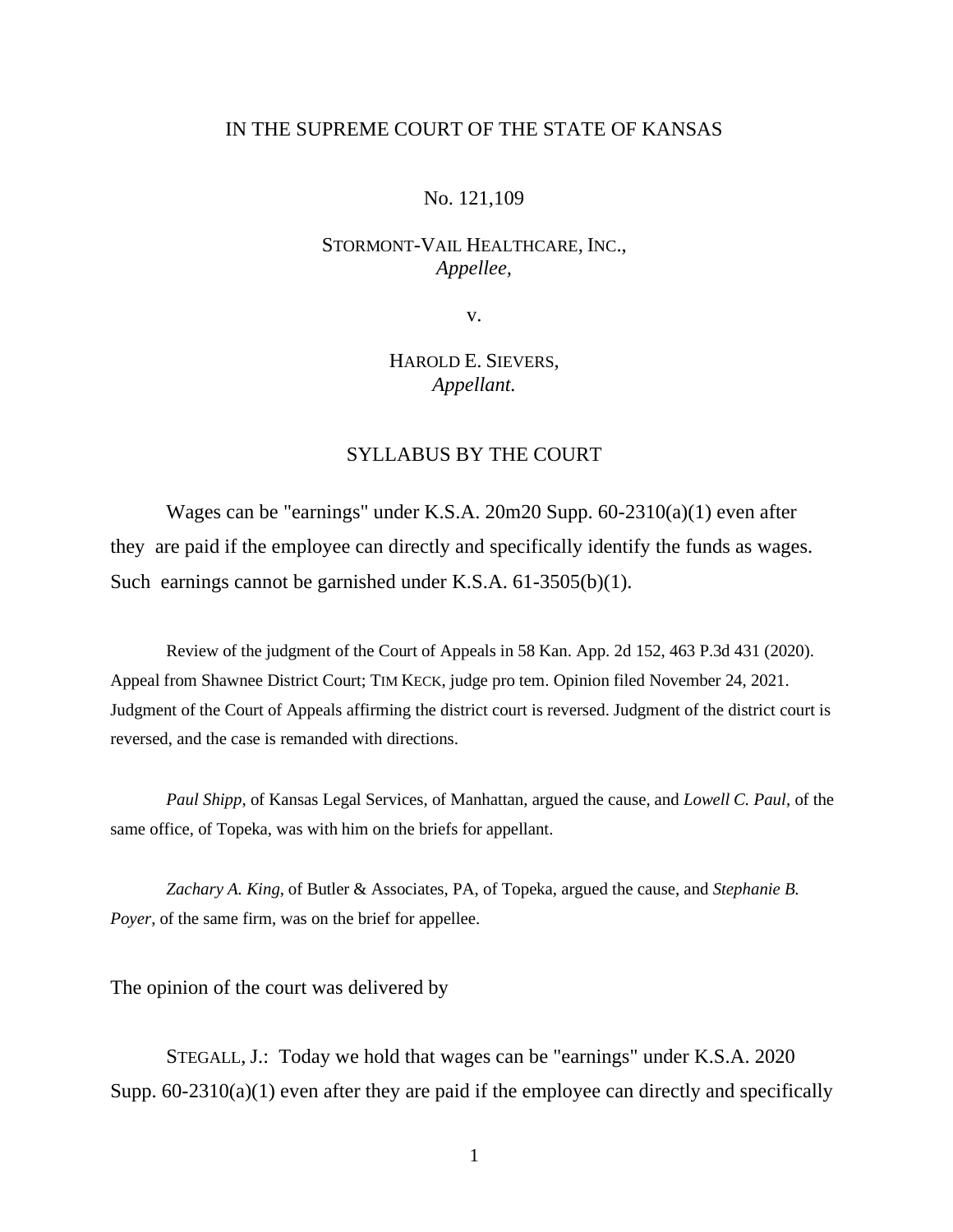identify the funds as wages. In so doing, we reverse the contrary holdings of the lower courts and remand this matter to the district court with directions.

#### FACTUAL AND PROCEDURAL BACKGROUND

Stormont-Vail Healthcare, Inc., sued Harold E. Sievers for \$3,008.09 plus costs and interest. Sievers consented to the judgment, which was entered on January 16, 2019. On January 31 Stormont-Vail filed two garnishment requests. First, the hospital asked to garnish Sievers' wages from Kansas State University naming the State of Kansas as the garnishee. The hospital also filed the garnishment request at issue in this case, naming Capitol Federal Savings Bank as garnishee and asking to garnish the bank account into which Sievers' K-State paychecks were deposited via direct deposit. Garnishment orders were issued to both garnishees the next morning.

Key to today's dispute, the orders were requested and issued under different statutes. The State of Kansas garnishment order was issued under K.S.A. 2020 Supp. 61- 3507(b) which "must apply if the garnishment is to attach earnings" and attaches to "the nonexempt portion of the judgment debtor's earnings for all pay periods which end while the order is in effect," as calculated pursuant to K.S.A. 2020 Supp. 60-2310. Earnings are defined by K.S.A. 2020 Supp. 60-2310(a)(1) as "compensation *paid or payable* for personal services." (Emphasis added.)

The Capitol Federal garnishment order, however, was issued under K.S.A. 61- 3505(b)(1) which "shall apply if the garnishment is to attach intangible property *other than earnings* of the judgment debtor," and provides that the order has "the effect of attaching . . . [a]ll tangible property, funds, credits or other indebtedness belonging to or owing the judgment debtor, *other than earnings* . . . ." (Emphasis added.)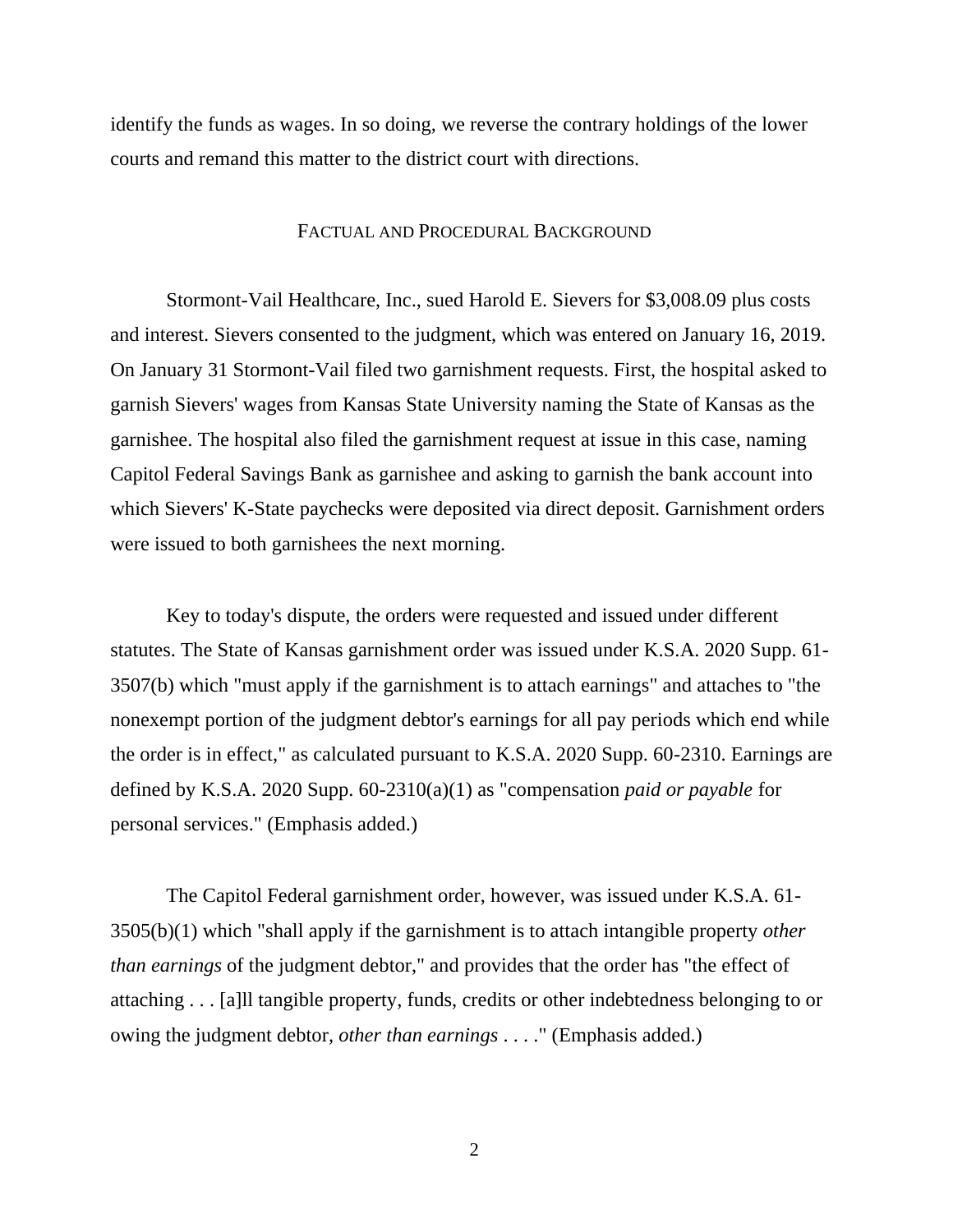Sievers' net pay was \$749.59 for the pay period ending on January 26, 2019. That amount was electronically deposited into his account at Capitol Federal on February 8, 2019. Sievers' uncontested testimony was that only wages went into this account. The day before the February 8 paycheck was deposited, Sievers' account had a balance of \$56.70, which he testified were wages from his previous paycheck. Capitol Federal withheld \$707.01 plus a \$15 administrative fee. Being unaware of the garnishment on his account, Sievers' debit card was declined during an attempted purchase transaction later that afternoon. Sievers then objected to the Capitol Federal garnishment arguing the funds in his bank account were "earnings" and as such, they could only be garnished under K.S.A. 2020 Supp. 61-3507.

The district court and Court of Appeals disagreed with Sievers' objection and ordered Capitol Federal to pay the withheld funds to Stormont-Vail. The courts each held that Sievers' wages "lost their status as 'earnings'" as a matter of law and could be garnished under K.S.A. 61-3505 once his paycheck was deposited in his bank account. See *Stormont-Vail Healthcare v. Sievers*, 58 Kan. App. 2d 152, 157-58, 463 P.3d 431 (2020).

Sievers timely appealed and we granted review. K.S.A. 20-3018(b). Jurisdiction is proper. K.S.A. 60-2101(b).

## **DISCUSSION**

Even though Sievers' testimony concerning the identity of the funds in his Capitol Federal account was undisputed, the district court did not make any factual findings about the source or identity of those funds. Thus, the only issue before us is the lower courts' holdings that the source of the funds is legally irrelevant because, as a matter of law,

3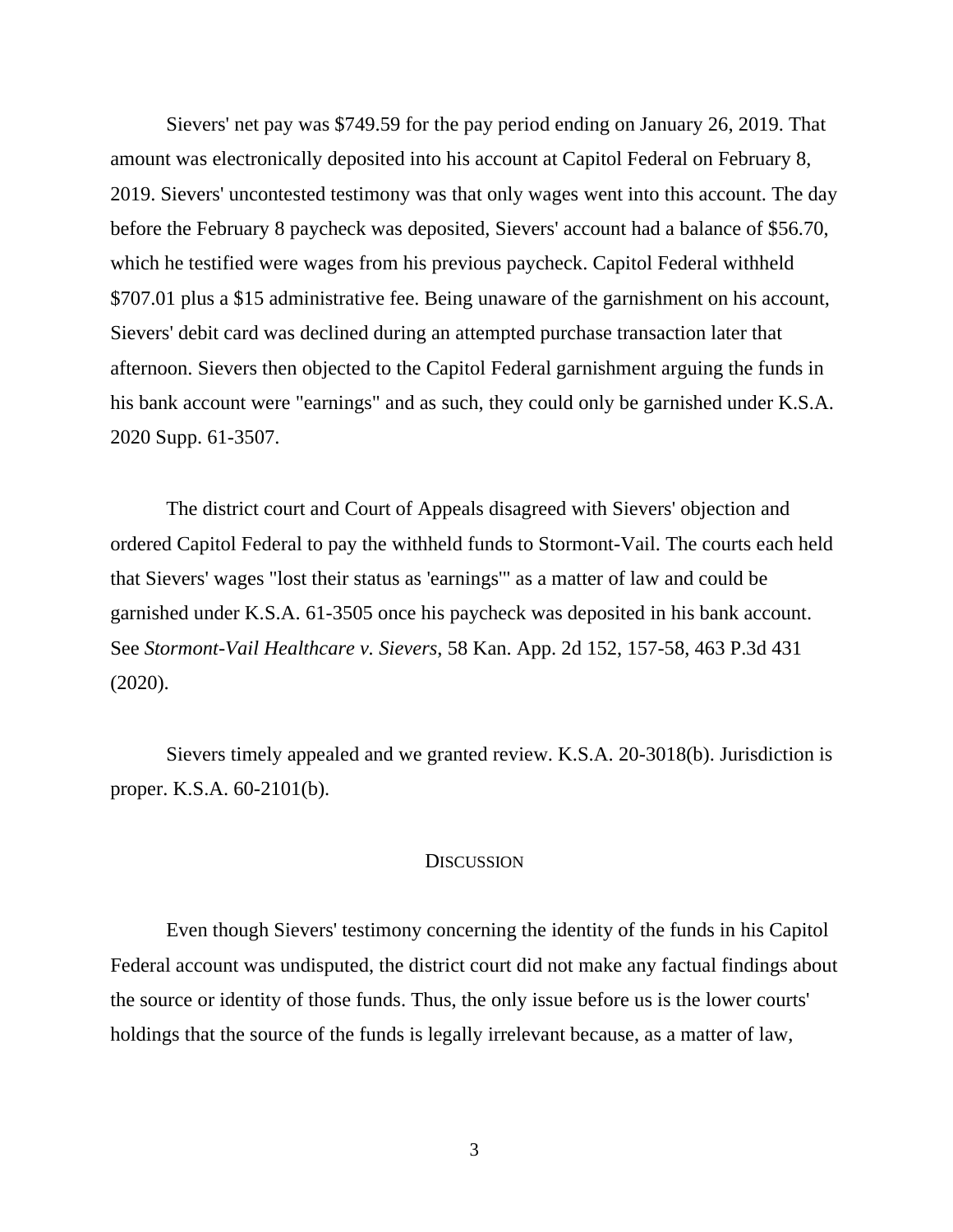wages cease to be "earnings" after they are deposited into a bank account. Resolving this question is a matter of statutory interpretation.

"The most fundamental rule of statutory construction is that the intent of the Legislature governs if that intent can be ascertained. In ascertaining this intent, we begin with the plain language of the statute, giving common words their ordinary meaning. When a statute is plain and unambiguous, an appellate court should not speculate about the legislative intent behind that clear language, and it should refrain from reading something into the statute that is not readily found in its words. But if a statute's language is ambiguous, we will consult our canons of construction to resolve the ambiguity. [Citations omitted.]" *Johnson v. U.S. Food Service*, 312 Kan. 597, 601, 478 P.3d 776 (2021).

Here, we are required to consider three separate statutes. The first, K.S.A. 61- 3505, applies "if the garnishment is to attach intangible property *other than earnings* of the judgment debtor." (Emphasis added.) The second, K.S.A. 2020 Supp. 61-3507, applies "if the garnishment is to attach earnings." And finally, for garnishment purposes, earnings are defined in K.S.A. 2020 Supp. 60-2310(a)(1) as "compensation paid or payable for personal services, whether denominated as wages, salary, commission, bonus or otherwise."

The question before us is clear and narrow. If wages can never be considered earnings after being deposited into a bank account, a creditor may garnish that intangible property under K.S.A. 61-3505. If, on the other hand, such wages can remain earnings based on factual findings that specifically and directly identify those funds as paid wages, then the property can only be garnished under the more restrictive K.S.A. 2020 Supp. 61- 3507.

Stormont-Vail argues, and the Court of Appeals majority held, that K.S.A. 2020 Supp. 60-2310 creates restrictions on "wage garnishment" which are intended to apply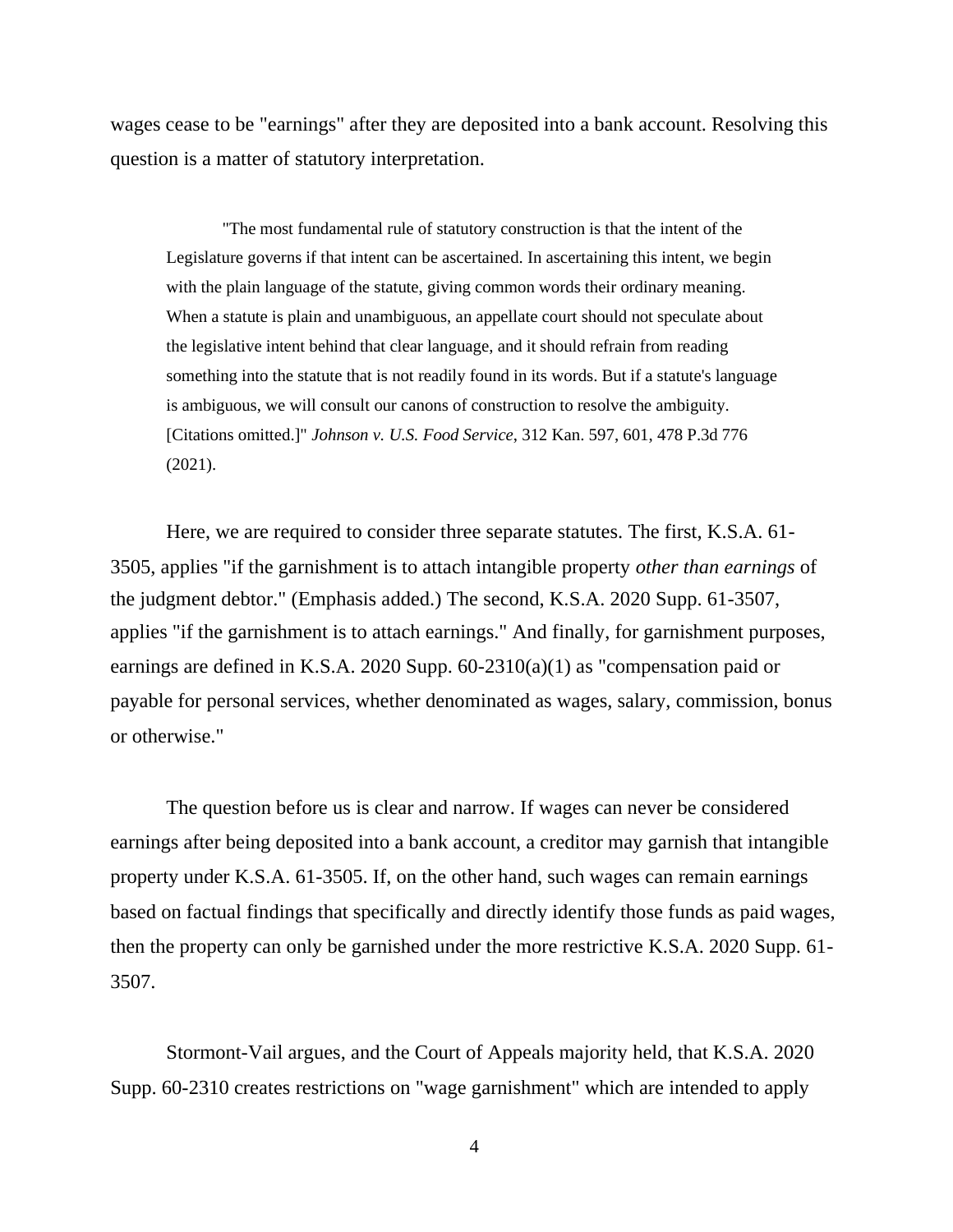only in the confines and context of an employer-employee relationship. The Court of Appeals held that because "the meaning of 'earnings' . . . is inextricably tied to the employer-employee relationship, once a judgment debtor's 'earnings' fall outside the employer-employee relationship—i.e., . . . compensation for a given pay period is paid out—his or her wages lose their status as 'earnings' and become 'other than earnings.'" *Sievers*, 58 Kan. App. 2d at 157. Further, the Court of Appeals majority pointed out that the Legislature did not specify "a restriction on garnishment for deposited wages directly traceable to earnings." 58 Kan. App. 2d at 160. But tellingly, the Court of Appeals noted that Sievers' "argument appears to apply an ordinary meaning to the word 'paid.'" The majority declined to give effect to this plain meaning, however, on the grounds that to do so would remove the "definition of 'earnings' from the narrow confines of the employeremployee transactional relationship." 58 Kan. App. 2d at 156-57.

We cannot so easily dispense with the statute's plain and ordinary meaning. The Legislature's choice of the past tense verb "paid" is an unmistakable indication that by its own terms, K.S.A. 2020 Supp. 60-2310 defines earnings as something that can exist outside the confines of the employer-employee relationship. Because once wages are paid, the property has been moved outside the employment relationship. Which is to say that an employer has no more control over paid wages than any other unconnected third party. We are convinced that the simple, ordinary, plain language of K.S.A. 2020 Supp. 60-2310 means that "paid" wages may in certain factual circumstances be deemed earnings for purposes of garnishment.

The parties make a variety of compelling arguments drawn from principles of economics as well as decisions of other courts, but we agree with then-Judge Standridge who in dissent wrote: "[W]e need not look to prior cases from [the Court of Appeals] or cases from foreign jurisdictions but instead to the relevant language of the statute itself." 58 Kan. App. 2d at 162 (Standridge, J., dissenting).

5